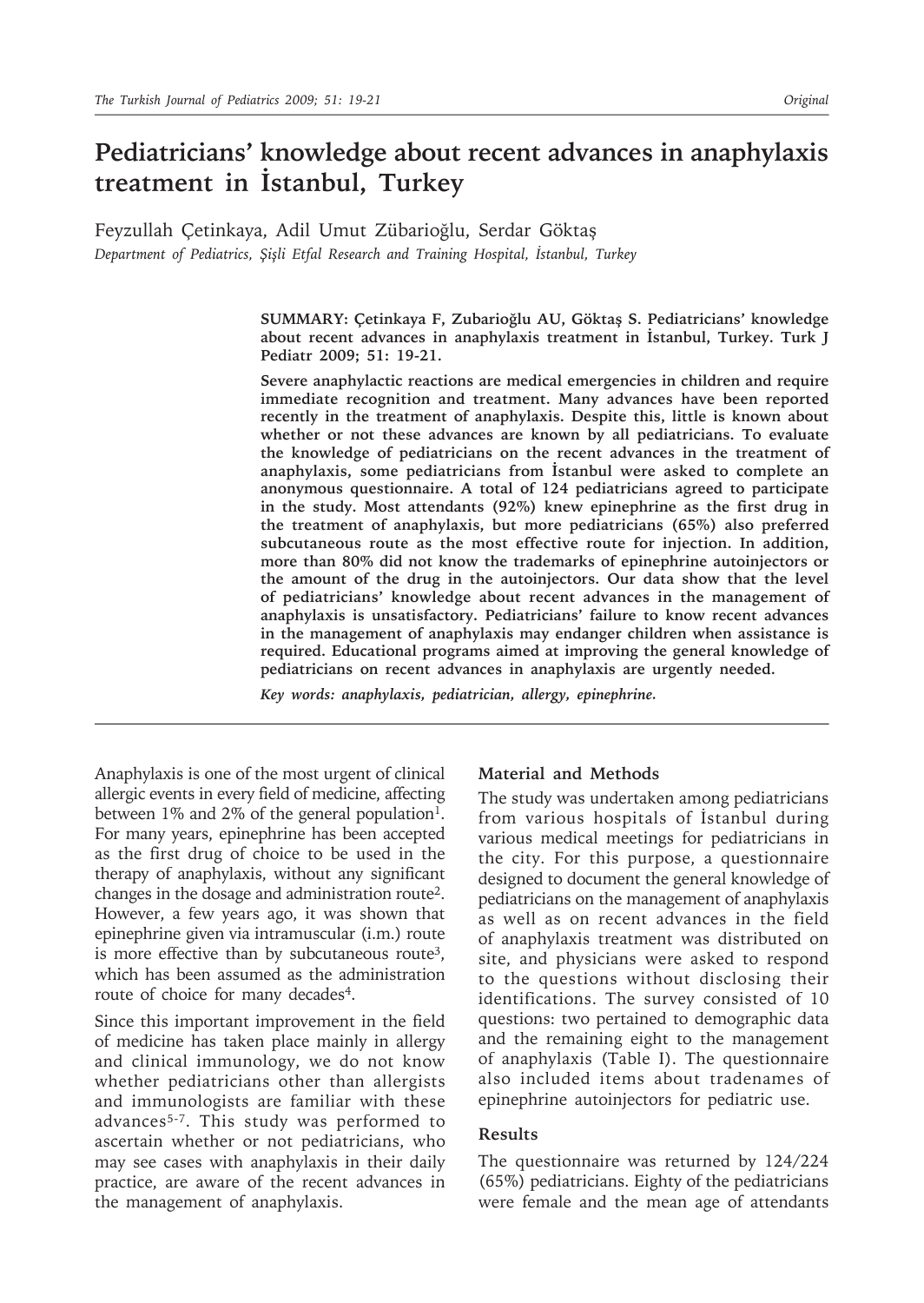|                                                                           | n              | $\%$ |
|---------------------------------------------------------------------------|----------------|------|
| Have you ever seen any case with ANP?                                     | 2              | 1.6  |
| Which drug should be used as the first choice in the management of ANP?   |                |      |
| Epinephrine                                                               | 114            | 92   |
| Antihistamines                                                            | $\overline{4}$ | 3.2  |
| Corticosteroids                                                           | 6              | 4.8  |
| Which route do you prefer as the initial route for epinephrine injection? |                |      |
| Intramuscular                                                             | 42             | 34   |
| Subcutaneous                                                              | 80             | 64.5 |
| Intravenous                                                               | 2              | 1.5  |
| What is the dose of epinephrine in a 20 kg child?                         | $102^{(1)}$    | 82.2 |
| Do you know any trademark of epinephrine autoinjectors?                   | $22^{(1)}$     | 17.8 |
| What is the amount of epinephrine in the child form of autoinjectors?     | 4(1)           | 3.2  |
| When do the effects of corticosteroids begin after systemic intake?       |                |      |
| Soon                                                                      | 12             | 9.7  |
| In 1-2 hours                                                              | 36             | 29   |
| In $3-4$ hours                                                            | 32             | 25.8 |
| In 6 hours                                                                | 44             | 35.5 |
| Which antihistamines should be preferred in the treatment of ANP?         |                |      |
| H <sub>1</sub> antihistamines alone                                       | 52             | 42   |
| H <sub>2</sub> antihistamines alone                                       | 10             | 8    |
| H1 plus H2 antihistamines                                                 | 55             | 44.4 |
| The new generation antihistamines                                         | 7              | 5.6  |

**Table I.** Questionnaire Items and Responses of the Pediatricians

ANP: Anaphylaxis.

(1) The number of correct answers.

was 36±3.5 years. The mean period in pediatric practice was 8.4 years. According to the results of the questionnaire, most attendants (92%) knew epinephrine as the first drug in the treatment of anaphylaxis, but only 34% of the doctors answered that epinephrine should be used via the i.m. route as the preferred initial route when required (Table I). Most doctors (82.3%) did not know any trademarks of the epinephrine autoinjectors and 96.8% of them did not know the amount of the drug in the autoinjectors. About 3.2% of the pediatricians considered antihistamines and 4.8% corticosteroids to be the first-line therapy in anaphylaxis.

# **Discussion**

Anaphylaxis is one of the most urgent clinical pictures in daily medical practice and should be diagnosed and treated as soon as possible<sup>1.8</sup>. Since anaphylaxis may occur anywhere –especially in medical settings – all pediatricians should know how to diagnose and treat anaphylaxis in the light of recent advances<sup>9</sup>.

Epinephrine is the drug of choice and the mainstay of therapy of anaphylaxis, and subsequent therapeutic intervention depends on the clinical

response to this drug<sup>10,11</sup>. Until 10-15 years ago, it had been accepted that the subcutaneous route was the preferred route for epinephrine4. Simons et al. $3$  showed that epinephrine is more effective when given by the i.m. route in the management of anaphylaxis $10$ . Unfortunately, this very important change has not yet been reflected in general textbooks, academic programs in medical schools or in pediatric congresses<sup>12</sup>. As a result of this delay, many pediatricians from our group still believe that the subcutaneous route of epinephrine is the route of choice. Thus, we think any development concerning the majority of the pediatricians should be published in general pediatrics journals with a wide readership rather than only in subspecialty journals.

Although ampule form of epinephrine is not expensive to manufacture, autoinjector forms of epinephrine are very expensive even in developed countries<sup>13</sup>. However, the principal problem with epinephrine autoinjectors is the lack of availability of these drugs in our country and in many other developing countries<sup>13</sup>. As such, the unfamiliarity of the pediatricians from our study group with the trademarks of autoinjectors can be appreciated. When required, prescriptions for